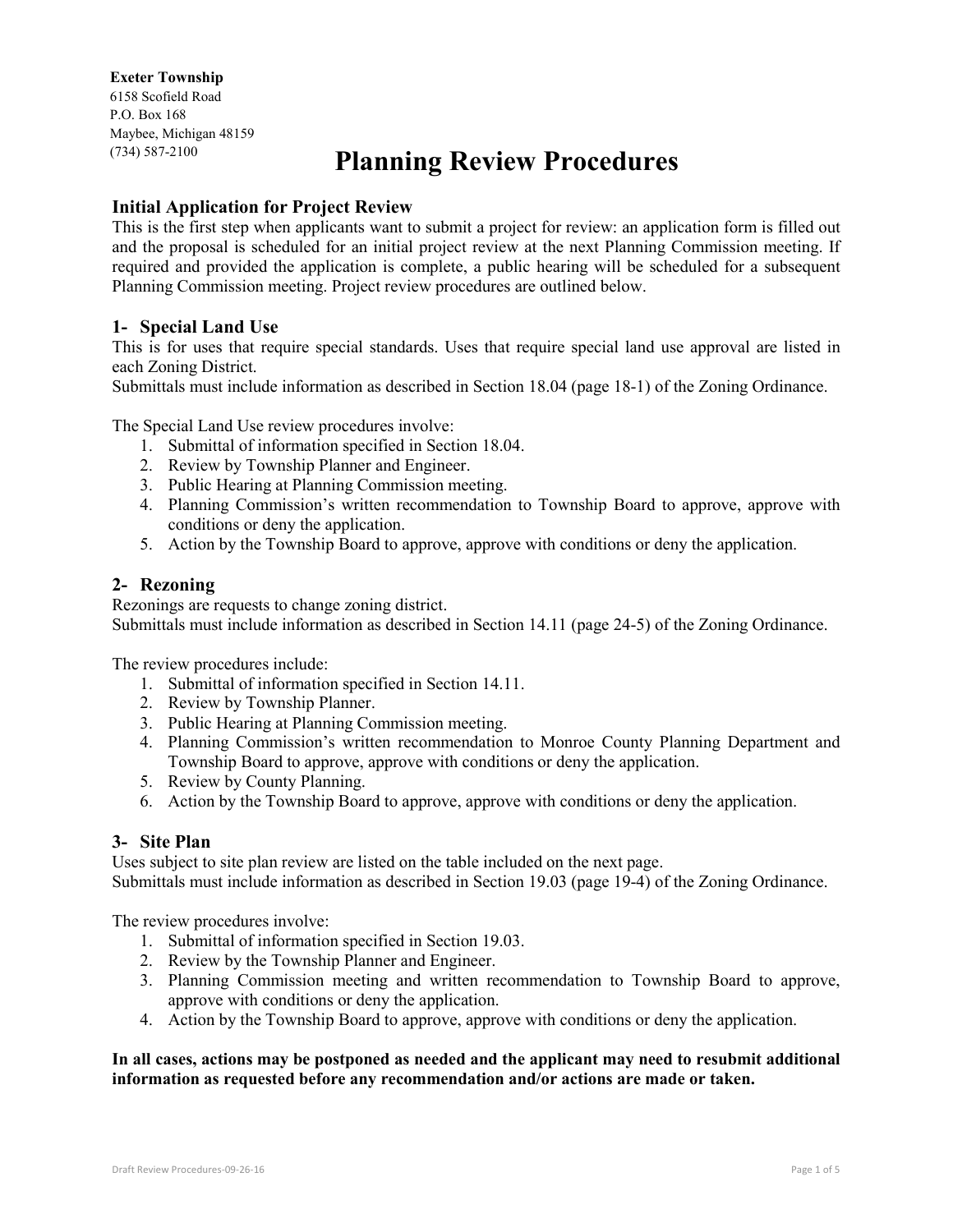Sketch Plan submittals and Administrative Reviews are conducted internally without going to the Planning Commission.

| <b>Table of Eligible Uses and Required Review Process</b>                                                     |                  |                             |                             |                             |  |  |
|---------------------------------------------------------------------------------------------------------------|------------------|-----------------------------|-----------------------------|-----------------------------|--|--|
|                                                                                                               |                  | <b>Required Review</b>      |                             |                             |  |  |
|                                                                                                               | <b>Full Site</b> | <b>Sketch</b>               | Admin.                      |                             |  |  |
| <b>Situation/Use</b>                                                                                          | Plan             | Plan <sup>1</sup>           | Review <sup>2</sup>         | $\textbf{Exempt}^3$         |  |  |
| <b>New Development</b>                                                                                        |                  |                             |                             |                             |  |  |
| Construction of one (1) Single Family Dwelling Unit on one (1) Lot in a                                       |                  |                             |                             | $\mathbf X$                 |  |  |
| Residential Zoning District                                                                                   |                  |                             |                             |                             |  |  |
| Multiple Family Dwellings                                                                                     | $\mathbf X$      |                             |                             |                             |  |  |
| Construction of any Nonresidential Use or Building                                                            | $\mathbf X$      |                             |                             |                             |  |  |
| Establishment of Special Land Uses in all Zoning Districts, Except                                            |                  |                             |                             |                             |  |  |
| Where Specifically Noted Elsewhere in this Table                                                              | $\mathbf X$      |                             |                             |                             |  |  |
| Erection of Wireless Communication Towers & other Communication                                               | X                |                             |                             |                             |  |  |
| Towers                                                                                                        |                  |                             |                             |                             |  |  |
| Construction of Essential Public Service Buildings & Storage Areas                                            | $\mathbf X$      |                             |                             |                             |  |  |
| Golf Courses & Public/Private Parks                                                                           |                  | $\mathbf{x}^4$              |                             |                             |  |  |
| <b>Planned Unit Developments</b>                                                                              | $\mathbf X$      |                             |                             |                             |  |  |
| Minor Changes During Construction such as Changes in Landscape                                                |                  |                             |                             |                             |  |  |
| Species to a Similar Variety, Realignment of a Driveway or Road Due to                                        |                  |                             | X                           |                             |  |  |
| an Unanticipated & Documented Constraint During Construction, or to                                           |                  |                             |                             |                             |  |  |
| Improve Safety or Protect Natural Features                                                                    |                  |                             |                             |                             |  |  |
| Minor Changes During Construction Required by Outside Agencies                                                |                  |                             | $\mathbf X$                 |                             |  |  |
| <b>Expansions</b>                                                                                             |                  |                             |                             |                             |  |  |
| Expansion of one (1) Single Family Dwelling Unit on one (1) Lot in a                                          |                  |                             |                             | X                           |  |  |
| <b>Residential Zoning District</b>                                                                            |                  |                             |                             |                             |  |  |
| An Increase in the Floor Area up to 25% of the Existing Floor Area for a                                      |                  | X                           |                             |                             |  |  |
| Use Requiring Site Plan Approval                                                                              |                  |                             |                             |                             |  |  |
| An Increase in the Floor Area greater than that Specified Above                                               | X                |                             |                             |                             |  |  |
| An Increase in Parking or Loading Area of up to 25% or 6,000 sq. ft. of                                       |                  |                             | $\boldsymbol{\mathrm{x}}$ 5 |                             |  |  |
| Pavement Area without any Building Changes                                                                    |                  |                             |                             |                             |  |  |
| An Increase in Parking or Loading Area over 25% or 6,000 sq. ft. of                                           |                  | $\boldsymbol{\mathrm{x}}$ 5 |                             |                             |  |  |
| Changes to Building Height that do not add additional floor area                                              |                  |                             | $\mathbf X$                 |                             |  |  |
| Changes in Use <sup>6</sup>                                                                                   |                  |                             |                             |                             |  |  |
| Any Change in the Use of Land or a Building to a More Intensive Use, in                                       |                  | X                           |                             |                             |  |  |
| Terms of Parking Needs, Noise, Traffic Volumes, & Similar Impacts                                             |                  |                             |                             |                             |  |  |
| A Change in Use to a Similar or Less Intense Use Provided the Site shall                                      |                  |                             |                             |                             |  |  |
| Not Require any Significant Changes in the Existing Site Facilities such                                      |                  |                             | X                           |                             |  |  |
| as Parking, Landscaping, Lighting, or Signs<br>A Change from a Nonconforming Use, Building or Site, to a More |                  |                             |                             |                             |  |  |
| Conforming Situation                                                                                          |                  | X                           |                             |                             |  |  |
| <b>Other Types of Projects</b>                                                                                |                  |                             |                             |                             |  |  |
| Accessory Buildings & Structures Constructed or Erected Accessory to a                                        |                  |                             |                             |                             |  |  |
| Permitted Single Family Dwelling Unit; & those up to 100 sq. ft. in Area                                      |                  |                             |                             | $\boldsymbol{\mathrm{x}}$ 4 |  |  |
| in other Districts                                                                                            |                  |                             |                             |                             |  |  |
| Accessory Buildings & Structures Greater than 100 sq. ft Associated with                                      |                  |                             |                             |                             |  |  |
| a Non-Single Family Residential Use in any Zoning District                                                    |                  |                             | X                           |                             |  |  |
| Architectural Changes to a Non-Single Family Residential Structure (an                                        |                  |                             |                             |                             |  |  |
| Elevation Plan Describing Changes & Construction Materials is                                                 |                  |                             | X                           |                             |  |  |
| Required)                                                                                                     |                  |                             |                             |                             |  |  |
| Bike path, Pathway or Sidewalk Construction or Relocation                                                     |                  |                             | $\boldsymbol{\mathrm{x}}$ 5 |                             |  |  |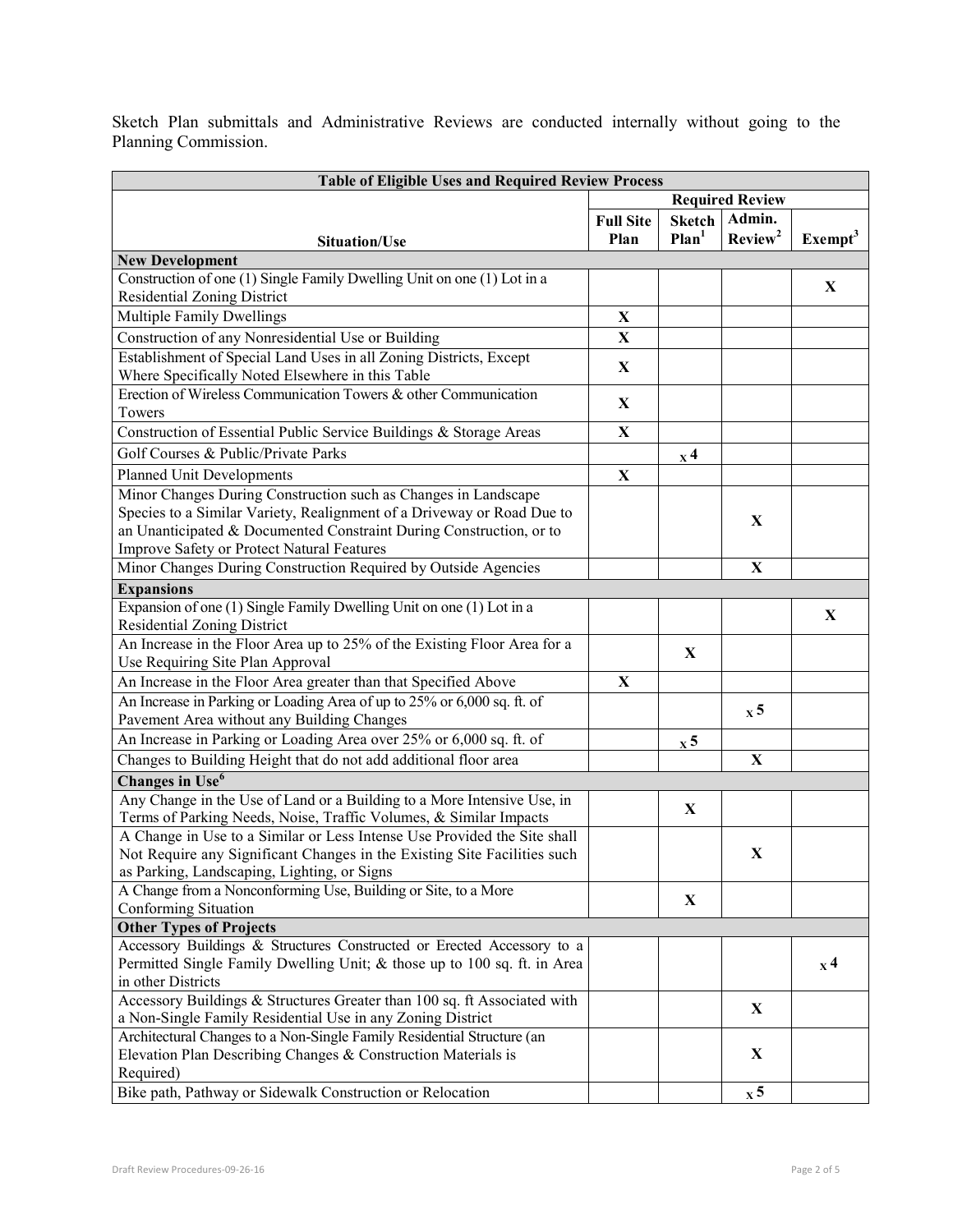| <b>Table of Eligible Uses and Required Review Process</b>                                                                                       |                  |                        |                             |                             |  |
|-------------------------------------------------------------------------------------------------------------------------------------------------|------------------|------------------------|-----------------------------|-----------------------------|--|
|                                                                                                                                                 |                  | <b>Required Review</b> |                             |                             |  |
|                                                                                                                                                 | <b>Full Site</b> | <b>Sketch</b>          | Admin.                      |                             |  |
| <b>Situation/Use</b>                                                                                                                            | Plan             | Plan <sup>1</sup>      | Review <sup>2</sup>         | $\mathbf{Exempt}^3$         |  |
|                                                                                                                                                 |                  | <b>Required Review</b> |                             |                             |  |
|                                                                                                                                                 | <b>Full Site</b> | <b>Sketch</b>          | Admin.                      |                             |  |
| <b>Situation/Use</b>                                                                                                                            | Plan             | Plan <sup>1</sup>      | Review <sup>2</sup>         | Exemp <sup>3</sup>          |  |
| Construction of an Entrance Feature Associated with a Non-Single                                                                                |                  |                        |                             |                             |  |
| Family Residential Use (Walls, Landscaping, etc.)                                                                                               |                  | X                      |                             |                             |  |
| Fences Associated with a Non-Single Family Residential Use, Installed                                                                           |                  |                        |                             |                             |  |
| or Improved                                                                                                                                     |                  |                        | $\boldsymbol{\mathrm{x}}$ 5 |                             |  |
| Home Occupations                                                                                                                                |                  | $\mathbf X$            |                             |                             |  |
| Internal Construction or Change in the Floor Plan that Does not Increase                                                                        |                  |                        |                             |                             |  |
| Gross Floor Area, Increase the Intensity of Use or Affect Parking                                                                               |                  |                        |                             |                             |  |
| Requirements on a Site which Meets all Site Design Standards of this                                                                            |                  |                        |                             | X                           |  |
| Ordinance                                                                                                                                       |                  |                        |                             |                             |  |
| Landscape Changes to Similar Species & that are Consistent with the                                                                             |                  |                        |                             |                             |  |
| Standards of this Ordinance                                                                                                                     |                  |                        | X                           |                             |  |
| Modifications to Upgrade a Non-Single Family Residential Building to                                                                            |                  |                        |                             |                             |  |
| Improve Barrier-Free Design, or to Comply with the Americans with                                                                               |                  |                        | $\mathbf X$                 |                             |  |
| Disabilities Act or Other Federal, State or County Regulations                                                                                  |                  |                        |                             |                             |  |
| Parking Lot Improvements Provided the Total Number of Spaces shall                                                                              |                  |                        |                             |                             |  |
| Remain Constant                                                                                                                                 |                  |                        | $\boldsymbol{\mathrm{x}}$ 5 |                             |  |
| Private Roads                                                                                                                                   | X                |                        |                             |                             |  |
| Residential Care Facilities Licensed by the State that Require Special                                                                          |                  |                        |                             |                             |  |
| Land Use Approval                                                                                                                               |                  | X                      |                             |                             |  |
| Sign Relocation or Replacement Provided it Meets the Dimensional &                                                                              |                  |                        | X                           |                             |  |
| Location Standards of this Ordinance                                                                                                            |                  |                        |                             |                             |  |
| Site Improvements such as Installation of Walls, Fences, Lighting or                                                                            |                  |                        | X                           |                             |  |
| Curbing Consistent with Ordinance Standards                                                                                                     |                  |                        |                             |                             |  |
| Temporary Uses, Sales & Seasonal Events                                                                                                         |                  | X                      |                             |                             |  |
| Utility System Improvements                                                                                                                     |                  |                        |                             | $\boldsymbol{\mathrm{x}}$ 5 |  |
| Waste Receptacle Relocation to a More Inconspicuous Location or                                                                                 |                  |                        | X                           |                             |  |
| Installation of Screening around the Waste Receptacle                                                                                           |                  |                        |                             |                             |  |
| Other projects not specifically listed in this Table                                                                                            |                  |                        | $\mathbf X$                 |                             |  |
| Footnotes:                                                                                                                                      |                  |                        |                             |                             |  |
| 1. Requires review & approval by the Planning Commission                                                                                        |                  |                        |                             |                             |  |
| If the modifications are not deemed minor, then normal site plan<br>2.                                                                          |                  |                        |                             |                             |  |
| review by the planning commission shall be required. Planning                                                                                   |                  |                        |                             |                             |  |
| Commission review shall be required for all site plans that involve                                                                             |                  |                        |                             |                             |  |
| a request for a variance, or special land use                                                                                                   |                  |                        |                             |                             |  |
| A building permit is still required<br>3.                                                                                                       |                  |                        |                             |                             |  |
| For a golf course, a general layout of holes, ball trajectory & natural<br>4.                                                                   |                  |                        |                             |                             |  |
| features is required; full site plan review is required for buildings,                                                                          |                  |                        |                             |                             |  |
| structures & parking areas that illustrate the area around such                                                                                 |                  |                        |                             |                             |  |
| facilities                                                                                                                                      |                  |                        |                             |                             |  |
| Construction plans must be approved by the township engineer<br>5.<br>The new use must be fully described $\&$ all applicable utility fees paid |                  |                        |                             |                             |  |
| 6.                                                                                                                                              |                  |                        |                             |                             |  |
|                                                                                                                                                 |                  |                        |                             |                             |  |
|                                                                                                                                                 |                  |                        |                             |                             |  |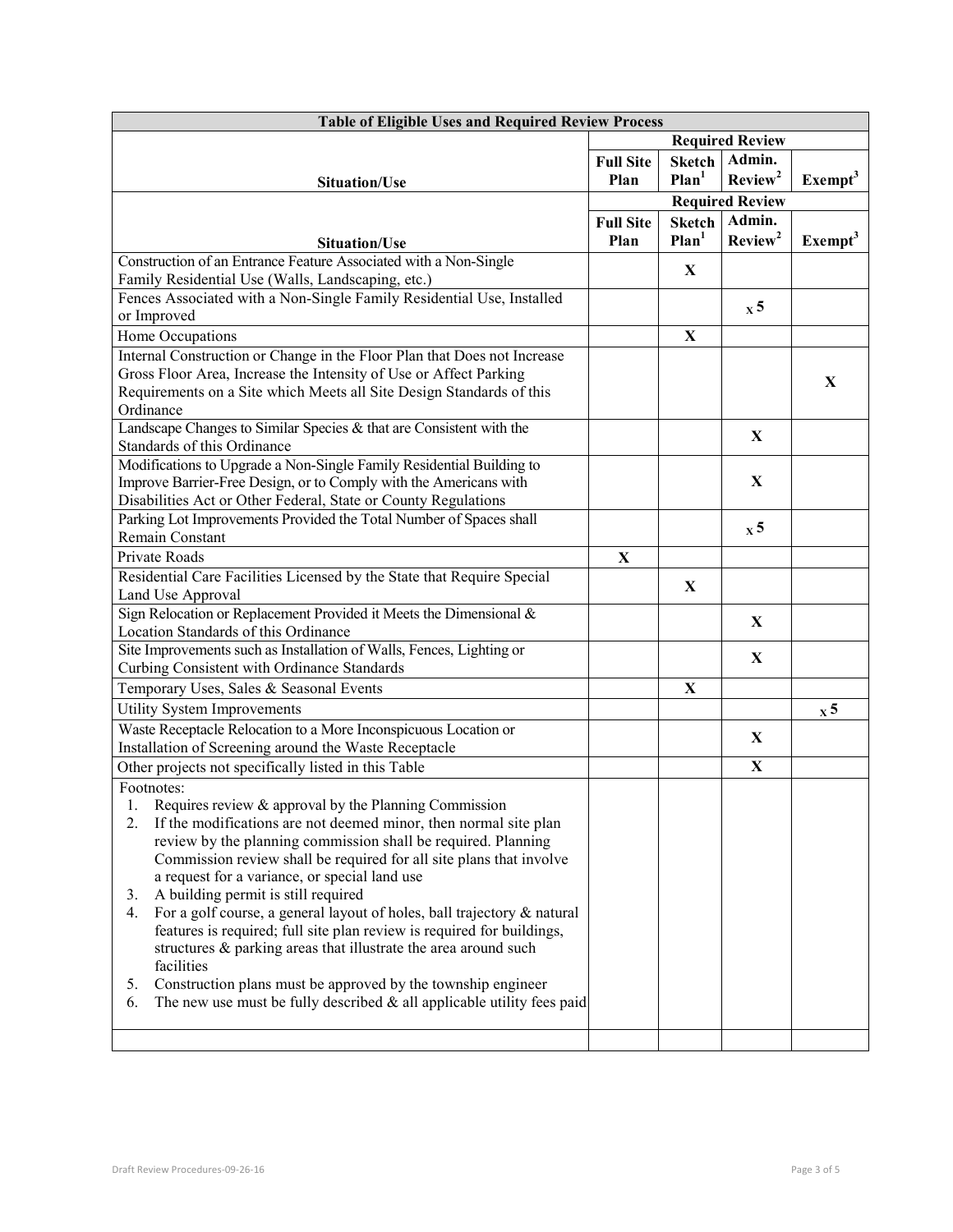## **4- Planned Unit Development**

This is a method for residential land development which allows flexibility and deviations from the strict Zoning Ordinance regulations.

Submittals must include information as described in Section 16.05 (page 16-7).

The PUD review procedures involve:

- 1. Pre-Application workshop with Planning Commission.
- 2. Submittal of a preliminary PUD plan.
- 3. Review by Township Planner/Engineer.
- 4. Public Hearing at Planning Commission meeting on proposed rezoning/preliminary PUD plan.
- 5. Planning Commission's approval, approval with conditions, or denial of preliminary PUD plan.
- 6. Review by County Planning.
- 7. Action by the Township Board to approve, approve with conditions or deny the PUD application.
- 8. Submittal of a final PUD plan and PUD Agreement.
- 9. Review by Township Planner/Engineer.
- 10. Planning Commission's written recommendation to Township Board to approve, approve with conditions or deny the PUD application.
- 11. Action by the Township Board to approve, approve with conditions or deny the PUD application.

### **5- Site Condominium**

This is a form of ownership which allows the development of unplatted residential land development. Submittals must include information as described in the Michigan Condominium Act, Act 59 of 1978. <http://www.legislature.mi.gov/documents/mcl/pdf/mcl-act-59-of-1978.pdf>

The Site Condominium review procedures involve:

- 1. Pre-Application workshop with Planning Commission.
- 2. Submittal of a preliminary site condominium plan and draft condominium documents.
- 3. Review by Township Planner/Engineer/Attorney.
- 4. Public Hearing at Planning Commission meeting on proposed preliminary site condominium plan.
- 5. Planning Commission's approval, approval with conditions, or denial of preliminary site condominium plan.
- 6. Action by the Township Board to approve, approve with conditions or deny the preliminary site condominium application.
- 7. Submittal of a final site condominium plan and Master Deed or Bylaws.
- 8. The applicant shall provide proof of approvals by all county and state agencies having jurisdiction over the improvements in the site condominium development, including but not limited to the Monroe County Drain Commissioner, the Monroe County Health Department, the Monroe County Road Commission, the Michigan Department of Environmental Quality, and the Michigan Department of Transportation.
- 9. Review by Township Planner/Engineer/Attorney.
- 10. Planning Commission's written recommendation to Township Board to approve, approve with conditions or deny the application.
- 11. Action by the Township Board to approve, approve with conditions or deny the final Site condominium plan and documents.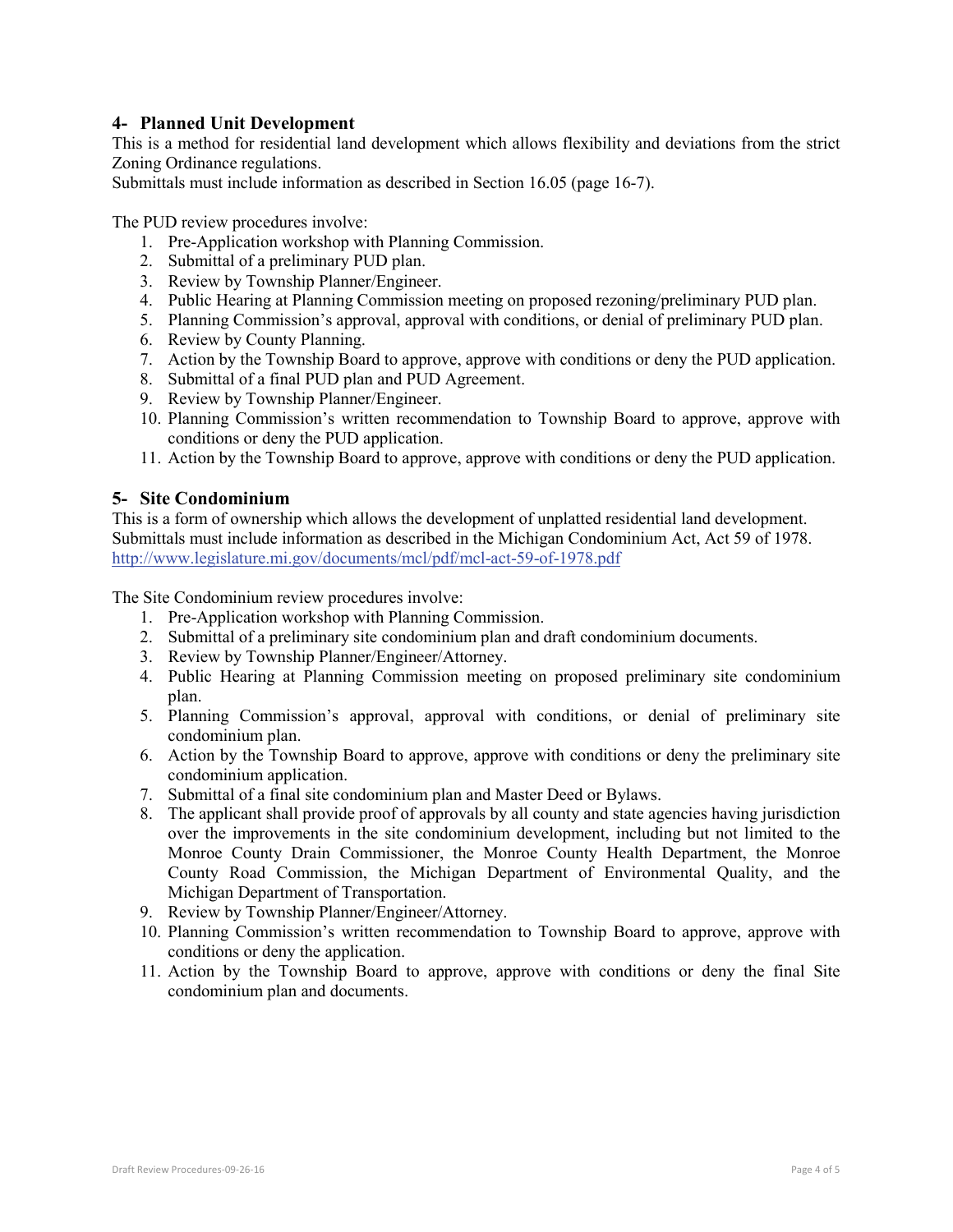## **6- Subdivision**

This is a method for a platted residential development. Submittals must include information as described in the Land Division Act, Act 288 of 1967.

The Subdivision review procedures are as follows and illustrated in the flow chart:

- 1. Pre-Application workshop with Planning Commission.
- 2. Submittal of a preliminary plat.
- 3. Review by Township Planner/Engineer.
- 4. Public Hearing at Planning Commission meeting on proposed preliminary plat.
- 5. Planning Commission's approval, approval with conditions, or denial of preliminary plat.
- 6. Action by the Township Board to tentatively approve, approve with conditions or deny the preliminary plat application.
- 7. Submittal of preliminary plat to all county and state agencies having approval authorities such as, the Monroe County Drain Commissioner, the Monroe County Health Department, the Monroe County Road Commission, the Michigan Department of Environmental Quality, and the Michigan Department of Transportation.
- 8. Action by the Township Board to approve, approve with conditions or deny the preliminary plat application.
- 9. Applicant proceeds to prepare final plat and seek approvals from Monroe County and the State of Michigan agencies.
- 10. Submittal of final plat.
- 11. Review by Township Planner, Engineer and Attorney.
- 12. Planning Commission's written recommendation to Township Board to approve, approve with conditions or deny the application.
- 13. Action by the Township Board to approve, approve with conditions or deny the final plat and documents.